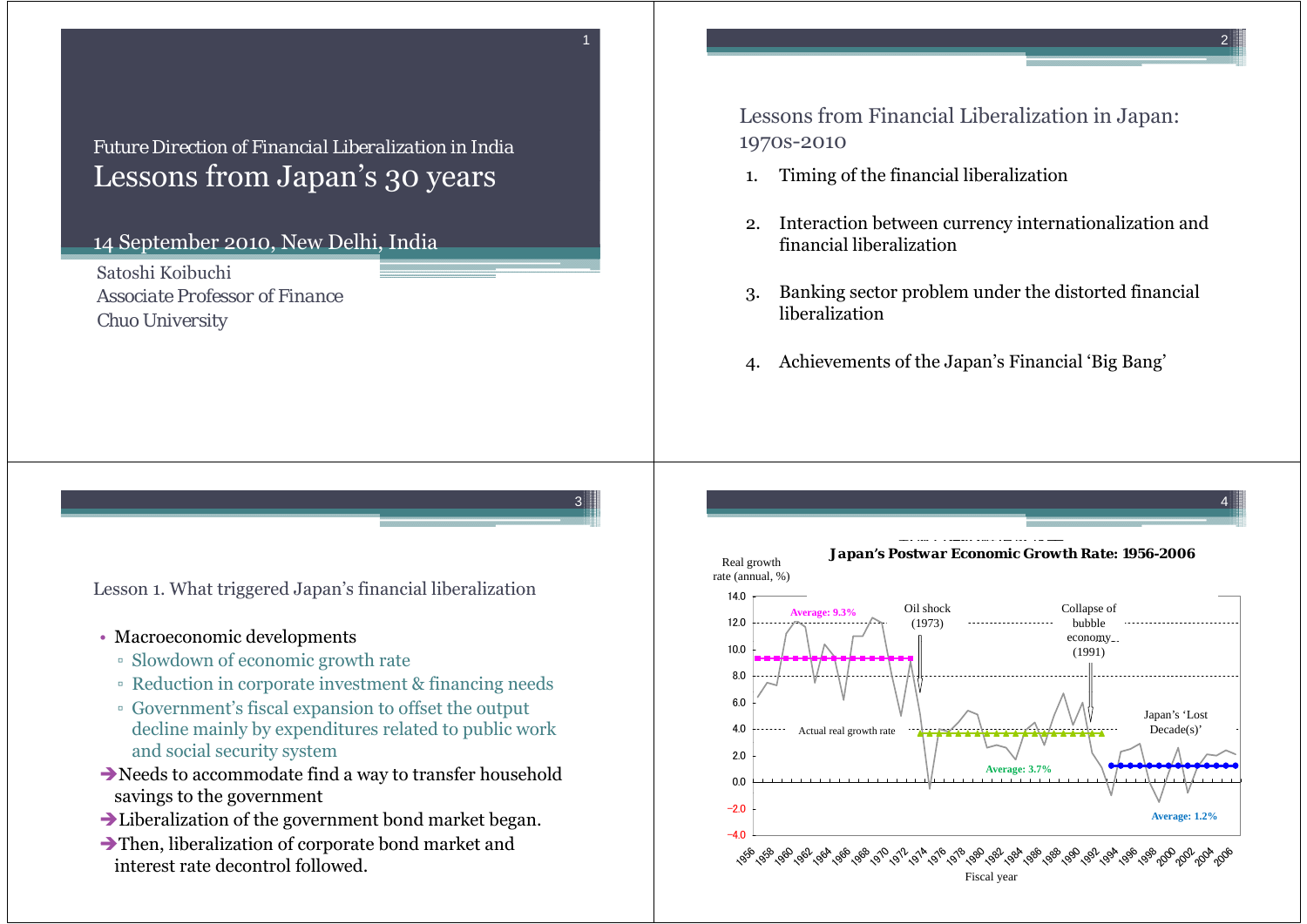

6

8





5

7

Lesson 2: Interaction between currency internationalization & financial liberalization

- Enactment of the 1980 reform of the *Foreign Exchange and Trade Control Act* opened the door for foreign financing and investment opportunities.
	- With the revision, foreign exchanges transactions became "free unless prohibited."
- In 1984, abolition of the "real demand principle", which required that FX dealings be based on an actual need for payment for imports
- In 1986, Tokyo offshore market was opened.

Lesson 1. What triggered Japan's financial liberalization  $(2)$ 

- Actual timing of financial liberalization
	- Slowdown in economic growth and changing corporate needs are fundamental
	- Significant shocks in 1973 like 'Oil shock' and the collapse of fixed exchange rate regime in global monetary system were crucial to determine the timing of financial liberalization
	- Government's own motivation played crucial role
- $\rightarrow$  The actual timing does not necessarily match with optimal timing in microeconomic aspects for large corporations, financial institutions, and households.

Lesson 2: Interaction between Currency internationalization & financial liberalization (2)

- As a result of abolition of capital control, Japanese corporations satisfying the relevant criteria shift to overseas financing, mostly bond markets, to avoid many regulations in domestic bond markets.
- Share of foreign bond issuance for Japanese corporations exceeded 50% in 1983. Dominance of foreign bonds against domestic bonds lasted until the early 1990s.
- $\rightarrow$  Domestic bond market had to be deregulated in order to survive
- $\rightarrow$ Internationalization necessitated deregulation of domestic market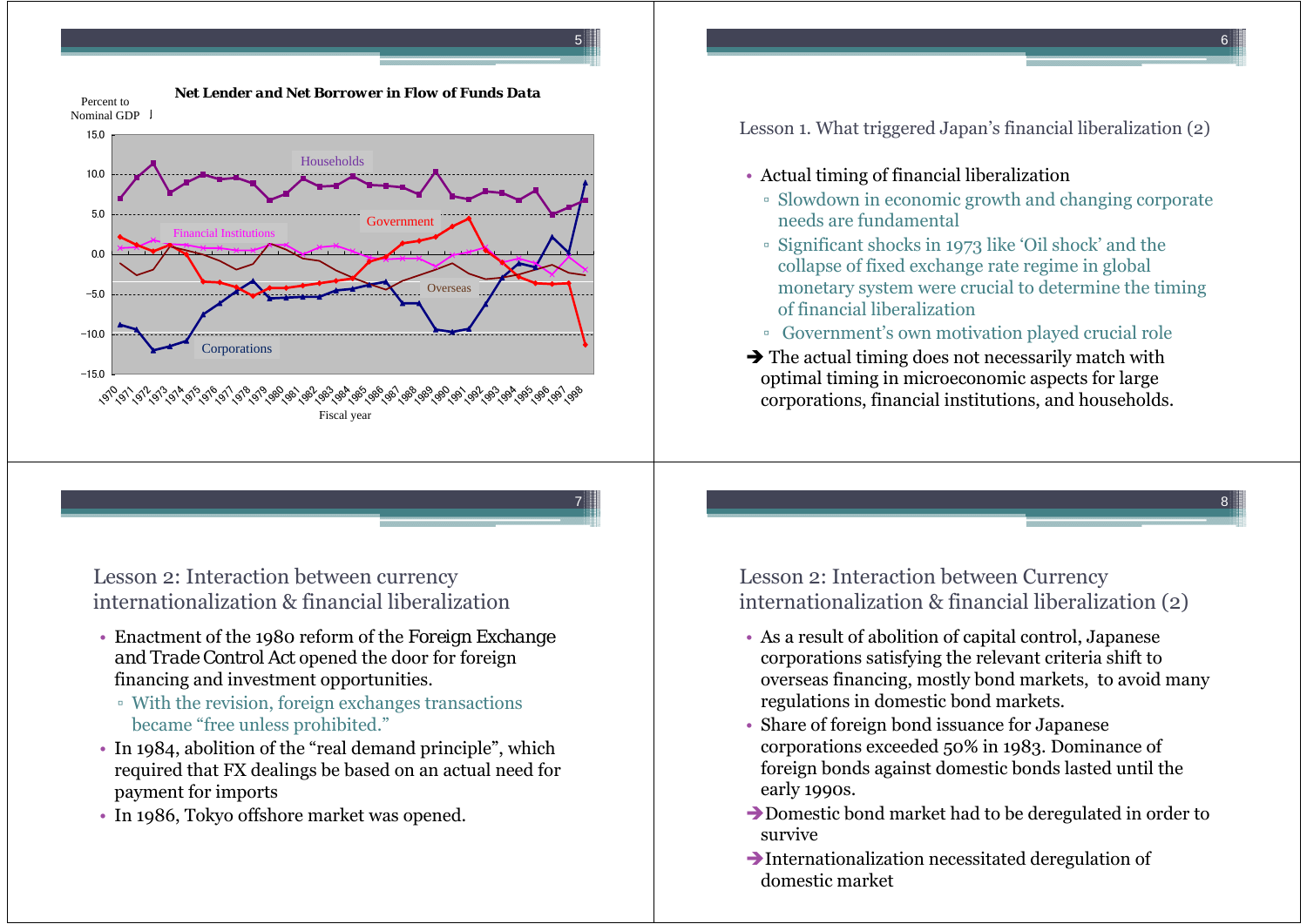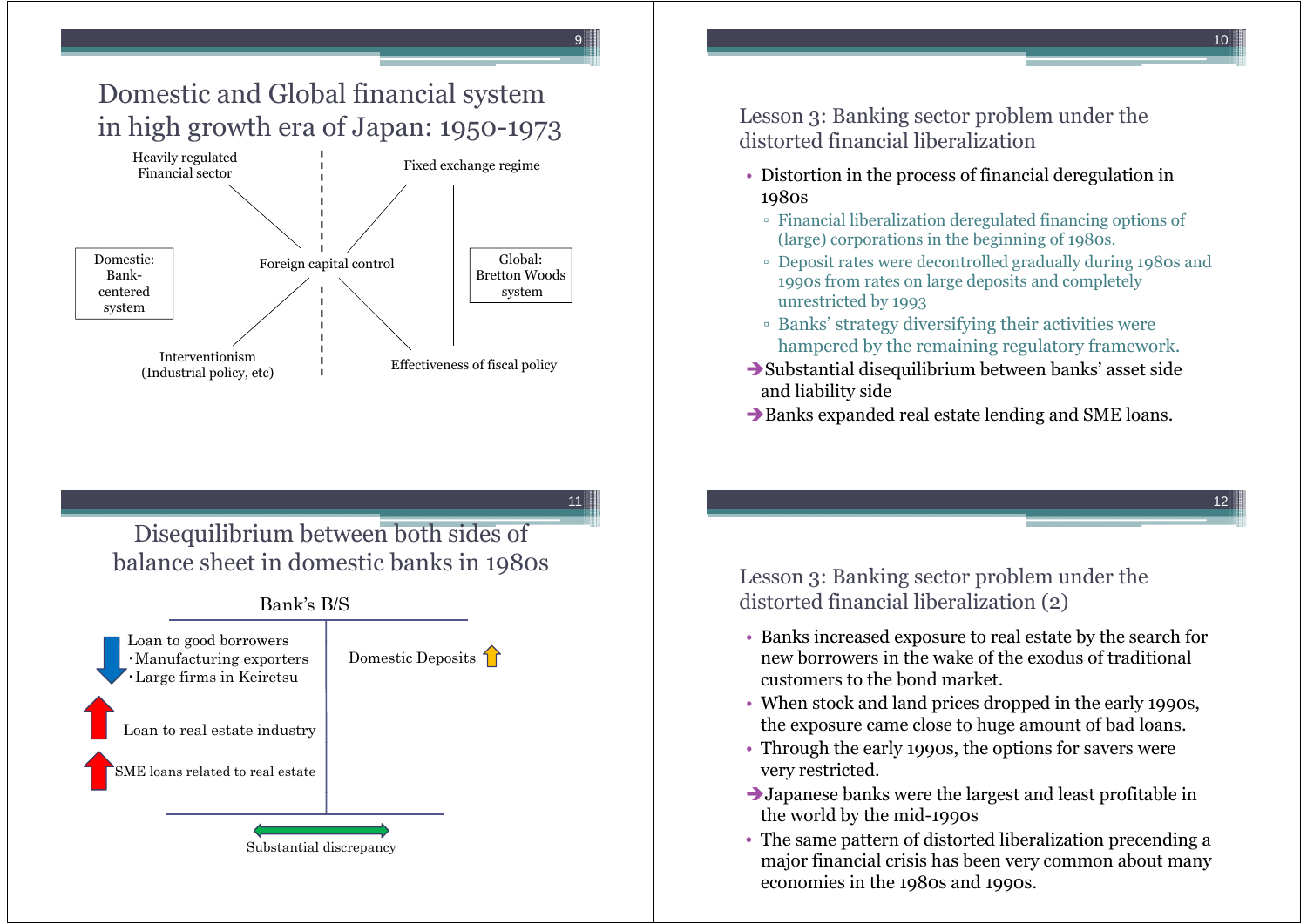16

Lesson 4: Achievements of the Japan's financial liberalization

- Japan's 'Big Bang' from 1996 to 2001 was the process to complete financial liberalization in Japan.
	- 1998 reform of the Foreign Exchange Control Act was revised.
	- Financial Supervisory Agency were newly created and Prompt Corrective Action (PCA) introduced.

Lesson 4: Achievements of the Japan's financial liberalization (2)

- What did Japan achieve from the financial liberalization over 30 years?
	- Yen became a fully convertible currency and is still the only currency in Asia that meets the full convertibility.
	- Japan has a single financial supervisory authority to cover entire financial markets and institutions.

15

13

Impacts of Subprime Loan Crisis on Japanese financial sector

- Japanese economy under the recent Subprime Loan Crisis is viewed as an example to learn how the country with fully convertible currency, liberalized financial market, and high dependency to exports to crisis-hit advanced economies responded the world wide crisis.
- Japanese banking sector, different from US and European banks, did not suffer from direct holding of securities related to subprime loan in the US.
- As a result, Japan's banking sector had no substantial reduction of capital ratio.

Impacts of Subprime Loan Crisis on Japanese financial sector (2)

- Steep decrease of export demand and rapid appreciation of yen especially after the Lehman failure in Sept. 2008 made substantial losses on Japanese major exporting companies.
- Large companies that were also hit by collapse of CP and bond issuance markets jumped into bank loan markets after Sept. 2008.
- Banks responded the steep increase of loan demand by large corporations while keeping loans to small enterprise constant. No credit crunch were observed during the recent financial crisis.